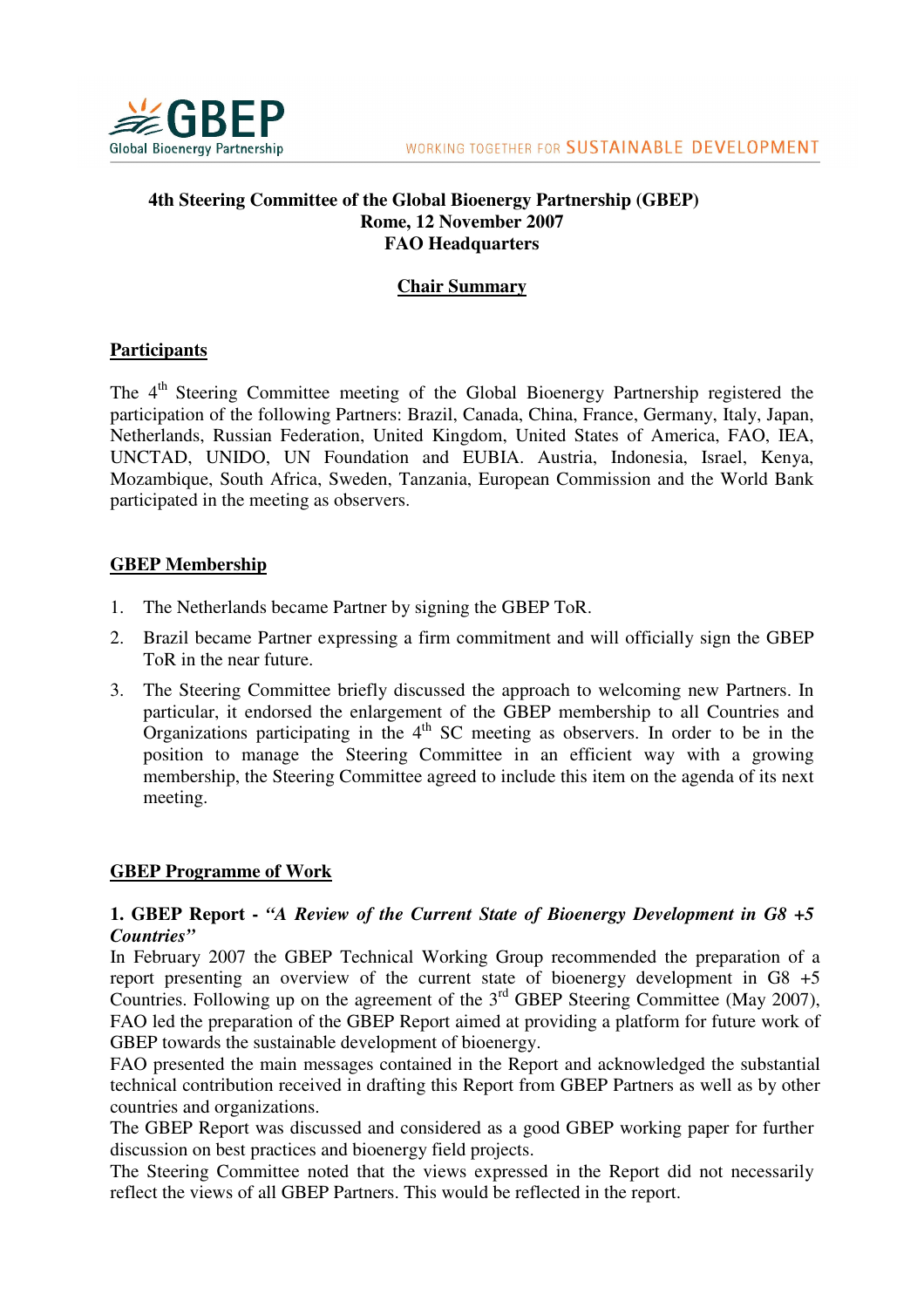The Steering Committee agreed that Partners would submit comments on the GBEP Report to the GBEP Secretariat. The comments will represent the basis for a short GBEP report to the 2008 G8 Summit (Japan, Hokkaido Toyako, 7-9 July 2008).

### **2. "The way forward" and "Facilitating collaboration on bioenergy field projects"**

The GBEP Secretariat introduced a concept note circulated to stimulate initial discussion of the GBEP Steering Committee on how the GBEP Report and the 2007 G8 mandate could guide the Partnership's future work towards the sustainable development of bioenergy and facilitate collaboration on bioenergy field projects**.** 

Partners agreed that exchanging information on best practices and collaborating on field projects could facilitate the sustainable development of bioenergy.

The United Kingdom, at the Chair's invitation, agreed to put forward suggestions for the future focus of GBEP on sustainable development of bioenergy and bioenergy field projects for discussion at the next GBEP Technical Working Group. Several Partners expressed strong interest in contributing to this work and some Partners underlined how sustainability is a key issue to be addressed when designing pilot projects.

#### **3. Harmonization of methodologies on GHG emission reduction measurement from the use of biofuels for transportation**

As leading Partner of the GBEP Task Force on GHG methodologies on biofuels for transportation, the United States reported back on the  $1<sup>st</sup>$  Task Force meeting (Washington DC, 9-10 October 2007) and introduced the proposal of work for consideration by the Steering Committee.

The main scope of work of the proposal is to encompass the full well-to-wheel lifecycle of transport biofuels and address all significant sources of GHG emissions. A preliminary checklist of parameters and inputs which the  $1<sup>st</sup>$  Task Force agreed will be addressed when assessing the GHG impact of a biofuel. The harmonized methodology will be for the use of policy makers in all countries (developed and developing) and will be applicable to any type of transport biofuel. The main deliverable will be the template or best practice guidance on the harmonized methodology for conducting GHG lifecycle assessments of biofuels. A list of the major methodological assumptions necessary for conducting such assessments would be included.

The Steering Committee discussed and endorsed the proposed scope and programme of work for the GBEP Task Force on GHG methodologies for transport biofuels.

The  $2<sup>nd</sup>$  Task Force will meet again in the first months of 2008, possibly in the context of the Washington International Renewable Energy Conference - WIREC (Washington DC, 4-6 March 2008) .

UN Foundation highlighted the need to expand and include solid biomass in the framework of this GBEP Task Force. Germany accepted to be the GBEP leading Partner on this issue and to develop a proposal of work with the support of UN Foundation.

This proposal of work will be discussed at the  $2<sup>nd</sup>$  Task Force meeting on GHG on transport biofuels.

#### **4. Awareness raising and information management**

The Secretariat updated Partners on several worldwide events in which the Partnership participated and announced the GBEP events organized in the context of the  $20<sup>th</sup>$  World Energy Congress – Rome 2007, in particular the GBEP Press Conference for presentation of the GBEP Report (Rome, 13 November 2007).